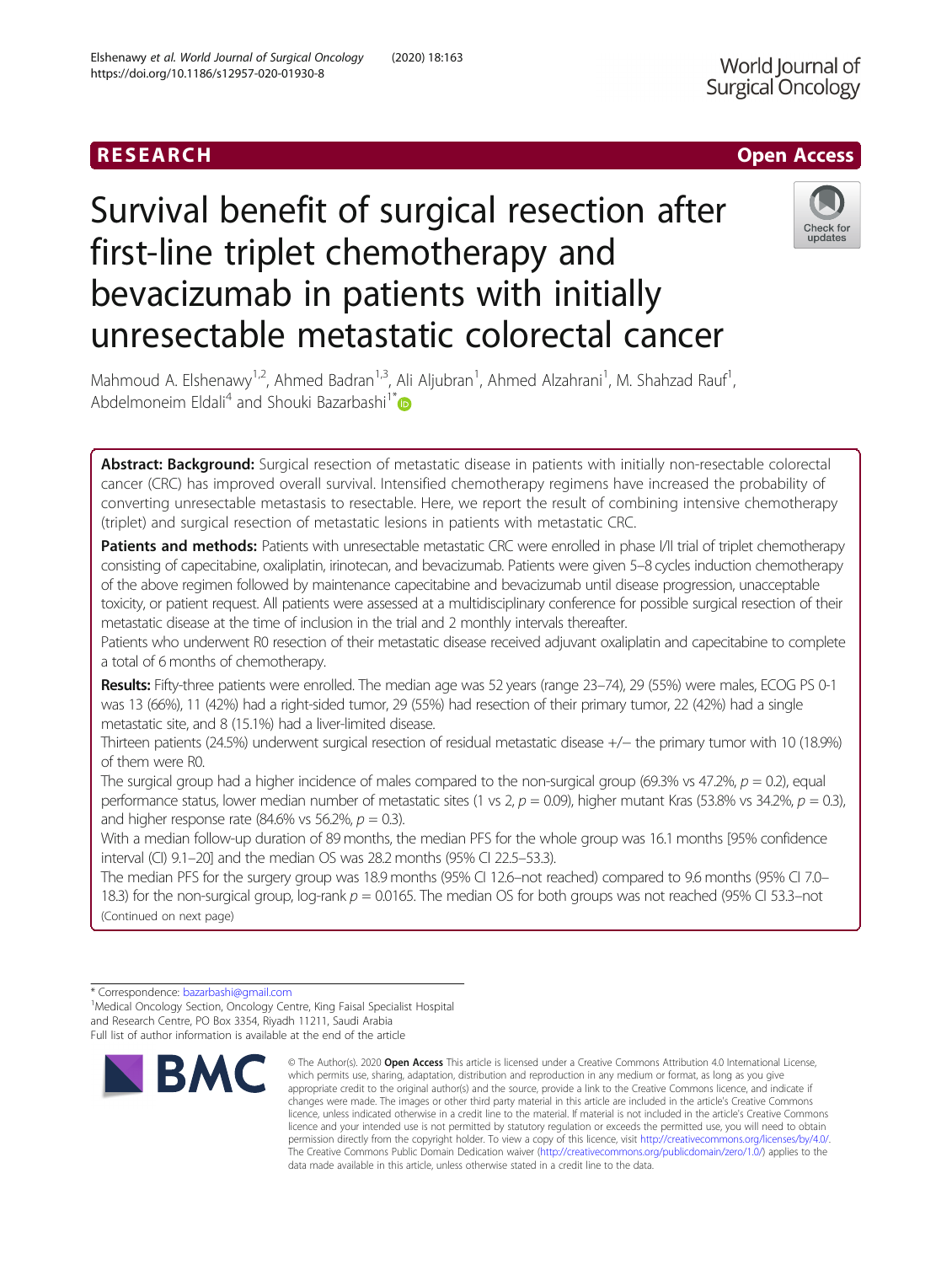## (Continued from previous page)

reached) and 23.2 months (95% CI 17.0–28.4) respectively, log-rank  $p = 0.0006$ . Five-year PFS and OS for the surgery group were 46.2% and 67.6% respectively.

Conclusions: Patients with unresectable metastatic CRC and fit for triplet chemotherapy should have the benefit of combining this intensified regimen and surgical resection of their metastatic disease if possible.

Trial registration: [Clinicaltrials.gov,](http://clinicaltrials.gov) [NCT01311050,](https://clinicaltrials.gov/show/NCT01311050) registered March 6, 2011, retrospectively registered.

Keywords: Colorectal cancer, Triplet chemotherapy, FOLFOXIRI-Bevacizumab, Surgery

## Introduction

Colorectal carcinoma (CRC) is the third most common malignancy worldwide and the second most common cause of cancer-related death in men and third in female [[1\]](#page-7-0). A significant percentage of patients have metastatic disease at initial presentation, with lung and liver being the most common sites of metastasis. Most of these patients have unresectable metastatic lesions, rendering the disease incurable [\[2](#page-7-0)]. Synchronous liver metastases have been reported in approximately 25% of patients diagnosed initially as colorectal cancer, while approximately 50% develop liver metastases during their disease course [[3](#page-7-0)].

Chemotherapy has been proven to improve survival in patients with unresectable metastatic CRC.

The 5-year survival rate in patients with unresectable metastatic disease is close to 10–20% [[4](#page-7-0)–[7\]](#page-7-0).

Triplet chemotherapy regimens combining fluoropyrimidines, oxaliplatin, and irinotecan with or without biologics have shown improved efficacy compared to doublets with higher response rate, longer progression, and overall survival [\[8](#page-7-0)–[10\]](#page-7-0).

Surgical resection of metastatic disease in patients with initially non-resectable metastasis has shown improved overall survival compared to those who could not undergo resection in many retrospective series. Most of the published reports have evaluated the benefit of liver resection in such circumstances [\[11,](#page-7-0) [12](#page-7-0)]; however, resection of nonliver metastasis including peritonectomy with or without hyperthermic intraperitoneal chemotherapy (HIPEC) has also shown improved survival compared to no surgery in both single-arm and randomized trials [[13](#page-7-0)–[15\]](#page-8-0).

The probability of converting unresectable metastasis to resectable has been shown to be more likely with triplet chemotherapy than with the standard doublet regimens [\[8](#page-7-0), [16](#page-8-0)–[19](#page-8-0)]. Most of these trials have concentrated on resection of liver metastasis.

We previously published the results of our phase I/II trial of a triplet consisting of capecitabine, oxaliplatin, and irinotecan with bevacizumab in patients with advanced CRC [\[20\]](#page-8-0).

Here, we report the post hoc analysis of the efficacy of combining intensive chemotherapy (triplet) and surgical resection of metastatic lesions in the above cohort of patients.

## Methods Study design

The present report represents a post hoc analysis of the previously published phase I/II trial of the triplet therapy in patients with unresectable metastatic or locally advanced colorectal cancer with analysis of the results in patients who underwent surgical resection.

## Patients

Patients with metastatic CRC not amenable to surgical resection were enrolled in a phase I/II trial of triplet chemotherapy consisting of capecitabine, oxaliplatin, irinotecan, and bevacizumab [\[20](#page-8-0)]. Inclusion criteria included age more than 18 years, histologically confirmed CRC adenocarcinoma, no prior chemotherapy or targeted therapy for metastatic disease, Eastern Cooperative Oncology Group performance status (ECOG PS) 0-2, measurable disease as defined by response evaluation criteria in solid tumors (RECIST) V1.1 [[21](#page-8-0)], and adequate organ function (absolute neutrophil count (ANC)  $\geq 1.5 \times 10^9$ /l, platelet count ≥ 100 × 10<sup>9</sup>/l, normal serum bilirubin, serum transaminases  $\leq$  2.5 times the upper limits of normal (ULN), normal serum creatinine, and urine dipstick for proteinuria ≤ 2+). Patients who had prior adjuvant oxaliplatin or fluoropyrimidine chemotherapy were eligible if the last chemotherapy was  $\geq 12$  months. Patients were considered ineligible if they had any of the following criteria: central nervous system metastasis, prior malignancy within 5 years (except for adequately treated non-melanoma skin cancer or in situ cervical cancer), sever cardiovascular dysfunction, bleeding diathesis, major surgery within 28 days of starting therapy, active infection, uncontrolled hypertension, pregnancy or breastfeeding, and prior history of dihydropyrimidine deficiency.

## Treatment

The phase I part of the trial has been described earlier in the previous publication [\[20](#page-8-0)]. Based on the phase I part, the recommended doses for the phase II were capecitabine  $1000 \text{ mg/m}^2$  orally on days 1 to 14, oxaliplatin 130 mg/m<sup>2</sup>, irinotecan 150 mg/m<sup>2</sup>, and bevacizumab at 7.5 mg/kg of body weight, all on D1 of each cycle. Cycles were repeated every 21 days. Patients were given induction chemotherapy of the above regimen for 5–8 cycles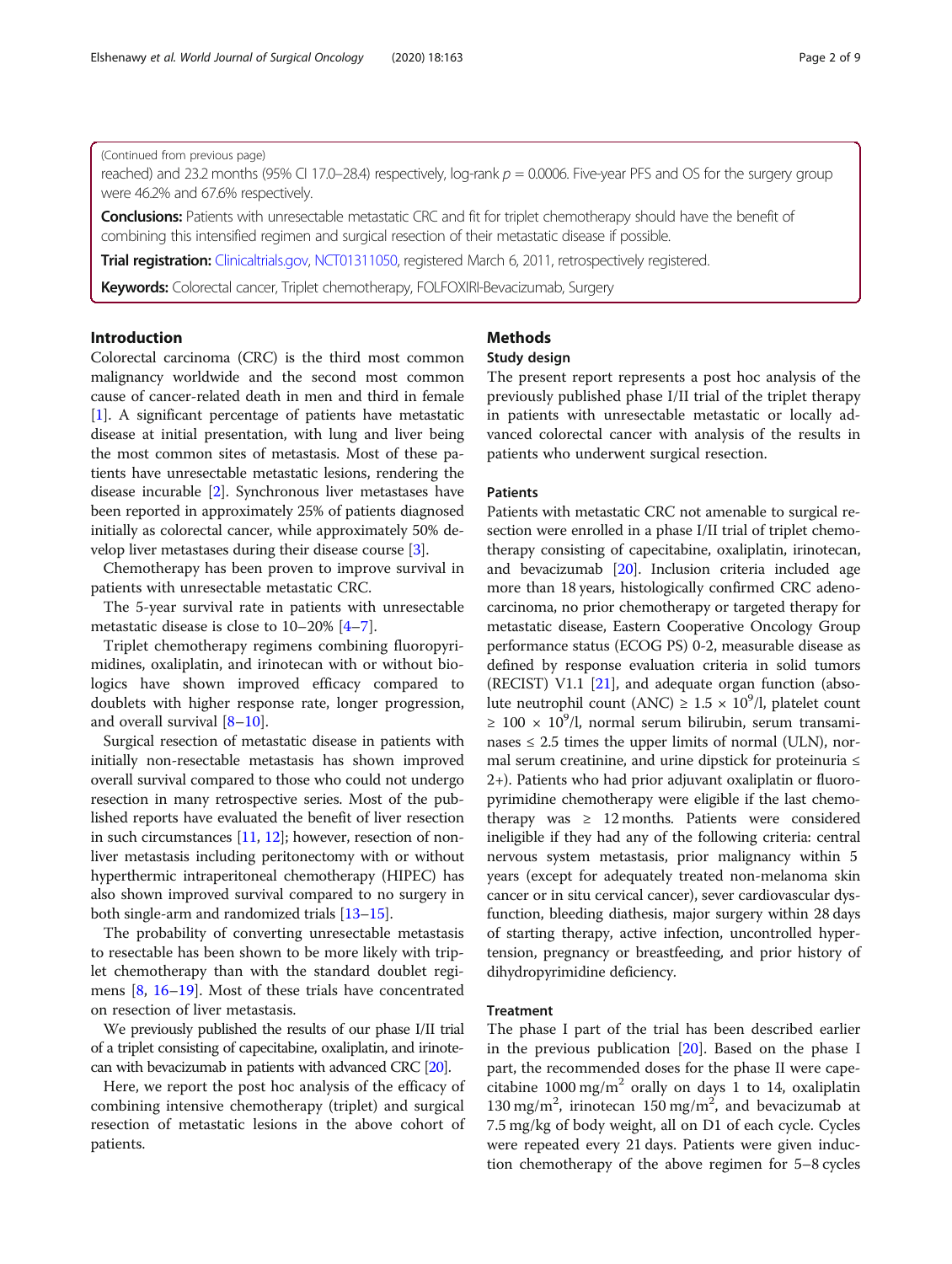followed by maintenance capecitabine and bevacizumab at the above doses till disease progression or unacceptable toxicity. All patients were assessed at a multidisciplinary conference for possible surgical resection of their metastatic disease at the time of inclusion in the trial and at 2 monthly intervals. Surgical resectability was at the discretion of the operating surgeon and according to standard surgical procedures. Patients with retroperitoneal lymph nodes were considered unresectable.

Patients who underwent R0 resection of their metastatic disease received adjuvant oxaliplatin and capecitabine to complete a total of 6 months of chemotherapy. Radiation therapy was not given in the pre- or postoperative setting.

## Statistics and efficacy endpoints

The statistical design of the phase I and II parts of this study was described earlier [\[20\]](#page-8-0). The number of patients planned for the phase II part of the trial was 46. All patients were assessed for response according to RECIST criteria V1.1 [[21\]](#page-8-0) by CT scans or MRI performed after the second, fifth, and eighth cycles of chemotherapy and every 2 months thereafter.

Progression-free survival (PFS) was calculated from the date of starting chemotherapy to the date of first documented disease progression, recurrence, or death from any cause. Overall survival (OS) was calculated from the start of chemotherapy to date of last follow-up or death from any cause. Tabulation and statistics were performed in the SAS statistical software application (version 9.4: SAS Institute, Cary, NC, USA). The Kaplan-Meier method was used to calculate PFS and OS. Calculation of  $p$  values used the log-rank test, and results were considered statistically significant if  $p$  is equal to or less than 0.05. The chisquare test was used to calculate the  $p$  value for the different factors between both groups.

## Results

## Patients' characteristics

A total of 53 patients with metastatic or locally advanced unresectable CRC were enrolled on a phase I/II trial of combination chemotherapy with capecitabine, oxaliplatin, irinotecan, and bevacizumab (6 on the phase I part and 47 on the phase II part). Patients' characteristics are illustrated in Table 1. Eight (15.1%) patients had liver-limited disease (LLD). Thirteen patients (24.5%) underwent surgical resection of residual metastatic disease +/− the primary tumor with 10 (18.9%) of them were R0. The other forty patients were deemed unresectable.

The characteristics of the 13 patients are illustrated in Table [2.](#page-3-0) Ten of them had synchronous metastasis, and 3 were metachronous. The surgical group had a higher incidence of males compared to non-surgical group (69.3% vs 47.2%,  $p = 0.2$ ), equal performance status, lower median number of metastatic sites (1 vs 2,  $p = 0.09$ ), higher mutated Kras (53.8% vs 34.2%,  $p = 0.3$ ), and higher response rate (84.6% vs 56.2%,  $p = 0.3$  $p = 0.3$ ), Table 3. The type of surgical procedure performed in each of the 13 patients in addition to significant surgical complications is listed in Table [4](#page-4-0).

The median number of triplet chemotherapy cycles given prior to surgery was 5 (range 2–8). The median number of chemotherapy cycles given prior to surgery (induction triplet therapy + maintenance capecitabine and bevacizumab) was 9 (range 2–20). The median duration from the start of chemotherapy to surgery was 311 days (range 70–552).

## Efficacy analysis

Forty-five patients of the total 53 patients were evaluable for response, 2 (4.4%) patients achieved complete response (CR), and 27 (60%) achieved partial response (PR) for overall response rate (ORR) of 64%. Sixteen (31%) patients achieved stable disease (SD). The disease control rate was 95%. Eight patients were not evaluable

| <b>Table 1</b> Characteristics of 53 patients treated with the triplet |  |  |  |
|------------------------------------------------------------------------|--|--|--|
| chemotherapy regimen                                                   |  |  |  |

| Median age (range) (y)                       | $52(23-74)$     |  |
|----------------------------------------------|-----------------|--|
| Male/female [number (%)]                     | 29 (55)/24 (45) |  |
| ECOG performance status [number (%)]         |                 |  |
| 0                                            | 7(13)           |  |
| 1                                            | 35 (66)         |  |
| $\overline{2}$                               | 11(21)          |  |
| Primary tumor site [number (%)]              |                 |  |
| Colon                                        | 23 (40)         |  |
| Rectosigmoid                                 | 21 (36)         |  |
| Rectum                                       | 9(15)           |  |
| Prior surgery for primary tumor [number (%)] | 29 (55)         |  |
| Prior adjuvant chemotherapy [number (%)]     | 6(11)           |  |
| Prior radiotherapy [number (%)]              | 0               |  |
| Number of metastasis sites [number (%)]      |                 |  |
| Single                                       | 22 (42)         |  |
| Multiple sites                               | 31 (58)         |  |
| Metastasis sites [number (%)]                |                 |  |
| Liver                                        | 35 (66.0)       |  |
| Lung                                         | 22 (41.5)       |  |
| Lymph nodes                                  | 21 (39.6)       |  |
| Peritoneum                                   | 14 (26.4)       |  |
| K-ras [number (%)]                           |                 |  |
| Wild-type                                    | 20 (37.0)       |  |
| Mutated                                      | 20 (37.0)       |  |
| Unknown                                      | 13 (26.0)       |  |

Y years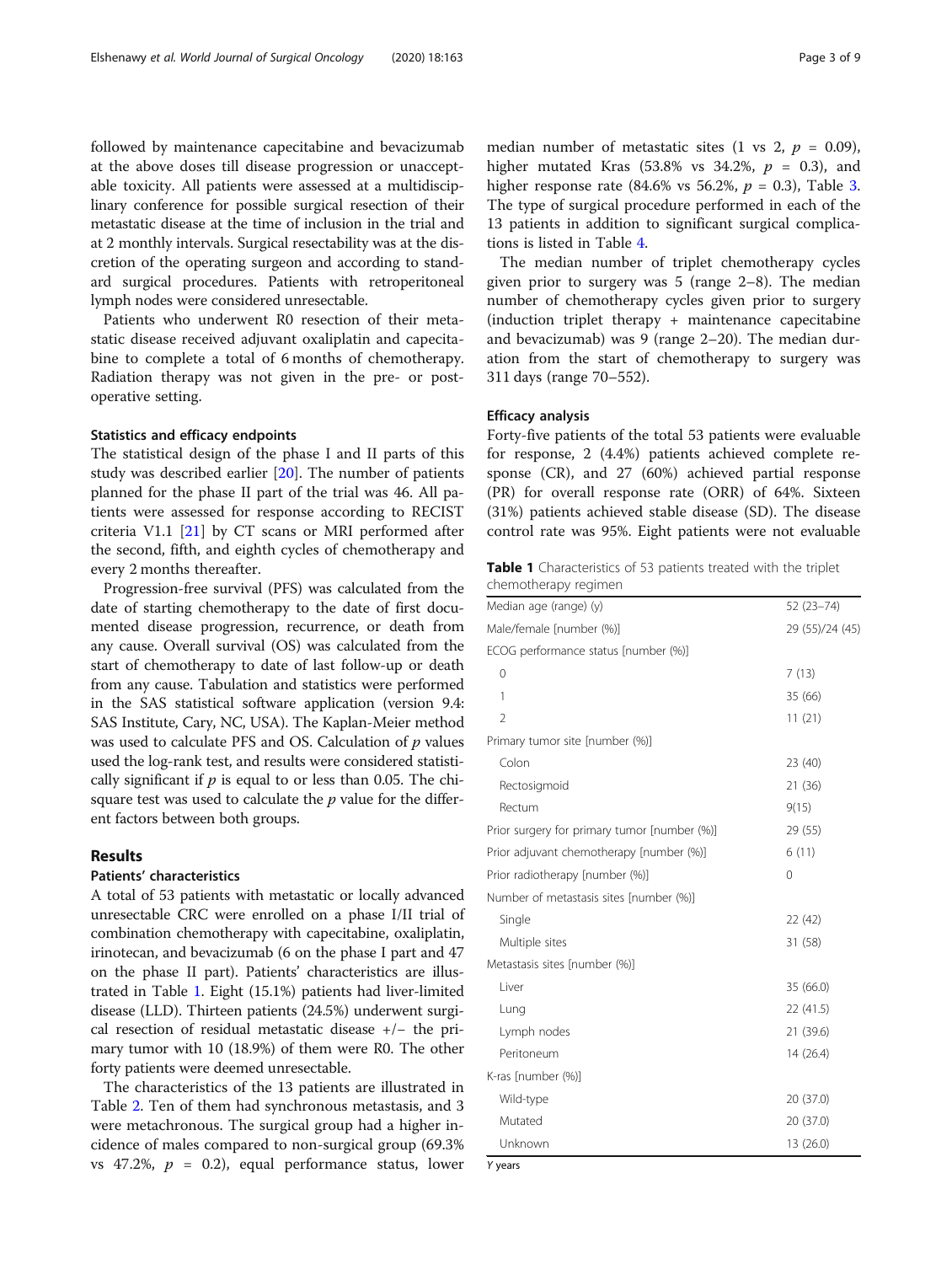<span id="page-3-0"></span>Table 2 Characteristics of patients who underwent surgical resection ( $n = 13$ )

|                                | No. (%)          |
|--------------------------------|------------------|
| Age (years)                    |                  |
| Median                         | 50.5 (IQR 41-57) |
| Gender                         |                  |
| Male                           | 9(69.2)          |
| Female                         | 4(30.8)          |
| <b>ECOG PS</b>                 |                  |
| One                            | 9(69.2)          |
| Two                            | 4(30.8)          |
| Sidedness of the primary tumor |                  |
| Right                          | 3(23.1)          |
| Left                           | 10 (76.9)        |
| Number of organs involved      |                  |
| Median                         | 1                |
| Range                          | $(1-2)$          |
| One                            | 8 (61.5)         |
| Greater than one               | 5(38.5)          |
| Site of metastasis             |                  |
| Liver                          | 5(38.5)          |
| Lung                           | 1(7.7)           |
| LNs                            | 6(46.2)          |
| Peritoneum                     | 5(38.5)          |
| KRAS gene mutation             |                  |
| Mutant                         | 7(53.8)          |
| Wild-type                      | 5(38.5)          |
| Unknown                        | 1(7.7)           |
| Best response to XELOXIRI/A    |                  |
| <b>CR</b>                      | 1(7.7)           |
| PR                             | 10 (76.9)        |
| <b>SD</b>                      | 2(15.4)          |
| Surgical resection margin      |                  |
| R <sub>0</sub>                 | 10 (76.9)        |
| R1                             | 3(23.1)          |

IQR interquartile range; XELOXIRI/A xeloda, oxaliplatin, irinotecan, and avastin; ECOGPS Eastern Cooperative Oncology Group Performance Status; CR complete response; PR partial response; SD stable disease; Primary primary tumor resection

for response for the following reasons: 4 withdrew consent, 2 were discontinued because of grade 4 toxicity, and 2 died before evaluation. Seven (15.5%) of the evaluable patients had a tumor shrinkage of  $\geq$  40% [\[22](#page-8-0)]. Two of the thirteen patients who underwent surgical resection achieved complete pathological response (pCR).

With a median follow-up duration of 89 months, the median PFS for the whole group was 16.1 months [95%

confidence interval (CI) 9.1–20] and OS was 28.2 months (95% CI 22.5–53.3) (Figs. [1](#page-5-0) and [2](#page-5-0)).

The PFS for the surgery group was 18.9 months (95% CI 12.6–not reached) compared to 9.6 months (95% CI 7.0–18.3) for those who did not have surgery,  $log$ -rank  $p$ = 0.0165. The OS for both groups was not reached (95% CI 53.3–not reached) and 23.2 months (95% CI 17.0– 28.[4](#page-6-0)) respectively, log-rank  $p = 0.0006$  (Figs. [3](#page-6-0) and 4). Five-year PFS and OS for the surgery group were 46.2% and 67.6% compared to 15.4% and 3% in the nonsurgical group respectively.

The toxicity and adverse events of the triplet regimen have been published earlier [[20\]](#page-8-0).

## **Discussion**

Surgical resection of metastatic disease of colorectal cancer has been shown in many trials to result in long-term disease-free and overall survival [\[11](#page-7-0)–[15\]](#page-8-0) and represents the only curative modality in this group of patients. The addition of targeted therapy to doublet chemotherapy regimens, in particular anti-EGFR therapy, has improved the resectability in patients with RAS wild-type phenotype with R0 resection ranging from 11.8 to 30.8% [\[17](#page-8-0), [23,](#page-8-0) [24](#page-8-0)]. Triplet chemotherapy has also shown to increase the resectability rate in patients with unselected RAS phenotype. In a meta-analysis of 4 randomized trials with 1013 patients comparing triplet vs doublets regimens [\[25\]](#page-8-0), the triplet chemotherapy did increase the R0 resectability with relative risk (RR) of 1.41 (95% CI 1.07–1.85). Liver R0 resection rate also increased with RR of 2.28 (95% CI 1.34–3.89). In this meta-analysis, the OLIVIA trial enrolled patients with only liver-limited disease (LLD) with higher response rate of 81% for the FOLFOXIRI-BEV vs 62% for FOLFOX-BEV. The overall resection rate was 61% vs 49%, and the R0 resection rates were 41% vs 23% respectively [\[10\]](#page-7-0). The R0 resection rate for the TRIBE trial was 15% [[8](#page-7-0)]. The other 2 trials in the metaanalysis were the CHARTA which was published in an abstract form and the STEAM trial which reported liver resection rate of 17.2% [\[26,](#page-8-0) [27](#page-8-0)].

A pooled analysis published in 2017 of 11 trials with 889 patients utilizing FOLFOXIRI-Bevacizumab showed an overall resection rate of 39.1% (95% CI 26.9–52.8%) with an R0 resection rate of 28.1% (95% CI 18.1–40.8%) [[28\]](#page-8-0). Out of those trials, three were all LLD while the mean incidence of LLD in the other 7 trials was 35.9% (range 18–52%). One trial did not report the percentage of LLD. The mean resectability rate in the 3 trials reporting non-LLD was 24.7% (range 15–32%).

The patient population in our trial constitutes a highrisk group with 21% performance status of 2, 11% with prior adjuvant chemotherapy, 37% KRAS mutant, and 58% multiple sites of metastasis. Five patients (9.4%) underwent liver resection (3 with resection of the primary), 5 (9.4%) had cytoreductive surgery plus HIPEC as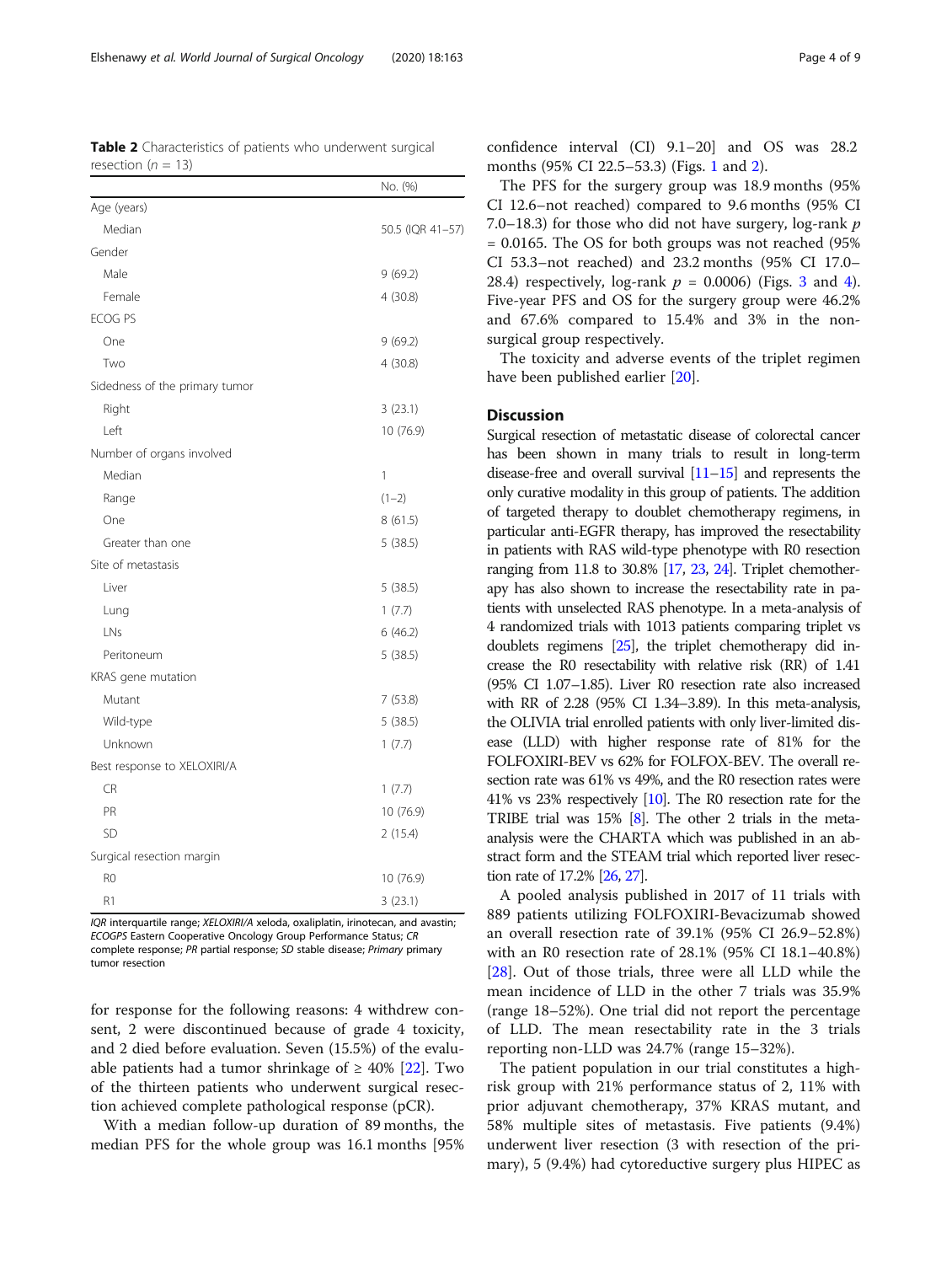| Item                          | Surgical resection | No surgical resection | $p$ value |  |
|-------------------------------|--------------------|-----------------------|-----------|--|
| Median age                    | 50.5 (IQR 41-57)   | 54 (IQR 43-59)        | 0.8       |  |
| Males %                       | $9(69.3\%)$        | 18 (47.2%)            | 0.2       |  |
| Median performance status     | 1 (IQR 0.5-1)      | $1$ (IQR 1-2)         | 0.3       |  |
| % right-sided primary         | 3(23.1%)           | $8(21.1\%)$           | 0.8       |  |
| Median number metastatic site | $1$ (IQR $1-2$ )   | $2$ (IQR 1-3)         | 0.09      |  |
| % mutant KRAS                 | 7 (53.8%)          | 13 (34.2%)            | 0.3       |  |
| % best response               | 11 (84.6%)         | 18 (56.2%)            | 0.3       |  |

<span id="page-4-0"></span>Table 3 Patients' characteristics in surgical and non-surgical groups

IQR interquartile range

part of their surgical management, and one had pulmonary metastatectomy. The remaining two had resection of initially unresectable primary tumor.

The median number of chemotherapy cycles in our patients was 9 (range 2–20). This goes with the prior finding of higher probability of secondary surgery with increasing number of cycles [\[29](#page-8-0)]. Despite relatively high number of chemotherapy cycles in the patients who underwent surgical resection, only 2 had major surgical complications with one developing pancreatic leakage and the other developing hospital-acquired pneumonia. This in contrast to the previous report by Karoui et al. where 54% of the patients who had equal or more than 6 cycles and underwent major liver surgery had surgical complications compared to 19% in those who had received less than 6 cycles ( $p = 0.047$ ) [[30\]](#page-8-0). Our lower rate of surgical complications is likely secondary to

refinement of the surgical procedures and postoperative management.

It is likely that the addition of bevacizumab to intensive chemotherapy regimens does not increase the rate of resectability since this had not been proven elsewhere. On the other hand, the addition of antibody to epidermal growth factor receptor (EGFR) has shown an increase in the response and resectability rates at least in patients with unresctable LLD. In the UNICANCER PRODIGE 14-ACCORD 21 (METHEP-2) trial, the ORR for FOLFORINOX-Bevacizumab was 58% compared to 83% in patients who received FOLFORINOX-Cetuximab. The R0/R1 resection rates were 54% vs 63% respectively [\[31](#page-8-0)].

The relatively high resection rate with our triplet regimen resulted in an encouraging 5-year PFS of 46.2% and OS of 67.5%. This clearly indicates the benefit of

|  |  |  |  | Table 4 Surgical procedures after the triplet chemotherapy regimen |
|--|--|--|--|--------------------------------------------------------------------|
|--|--|--|--|--------------------------------------------------------------------|

|    | No. Surgical procedure                                                                                           | No. of chemotherapy cycles<br>prior to surgery | Hospital stay<br>(days) | Major surgical<br>complications |
|----|------------------------------------------------------------------------------------------------------------------|------------------------------------------------|-------------------------|---------------------------------|
|    | Cytoreductive surgery [subtotal colectomy $+$ bilateral oophorectomy $+$<br>cholecystectomy] + HIPEC             | 8                                              | 30                      |                                 |
| 2  | Cytoreductive surgery [abdominal wall resection $+$ left hemicolectomy $+$<br>appendicectomy] + HIPEC            | 13                                             | 13                      | Pancreatic leakage              |
| 3  | Cytoreductive surgery [extended left hemicolectomy + distal pancreatectomy 12<br>+ small bowl resection] + HIPEC |                                                | 29                      |                                 |
| 4  | Segmental liver resection                                                                                        | 10                                             |                         |                                 |
| 5  | Cytoreductive surgery [subtotal colectomy + appendicectomy +<br>$cholecystectomy + splenectomy + HIPEC$          | 6                                              | 15                      |                                 |
| 6  | Bilateral pulmonary metastatectomy                                                                               | 2                                              | 12                      |                                 |
| 7  | High anterior resection                                                                                          | 7                                              | 9                       |                                 |
| 8  | Cytoreductive surgery [extended left hemicolectomy + splenectomy +<br>appendicectomy + cholecystectomy] + HIPEC  | 9                                              | 17                      |                                 |
| 9  | Anterior resection + liver metastatectomy                                                                        | 16                                             | 18                      |                                 |
| 10 | Total proctocolectomy                                                                                            | 7                                              | 13                      |                                 |
| 11 | Anterior resection + liver metastatectomy                                                                        | 18                                             | 28                      | Hospital-acquired<br>pneumonia  |
| 12 | Sigmoidectomy + liver metastatectomy                                                                             | 20                                             | 16                      |                                 |
| 13 | Liver metastatectomy                                                                                             | 9                                              | 14                      |                                 |

HIPEC hyperthermic intraperitoneal chemotherapy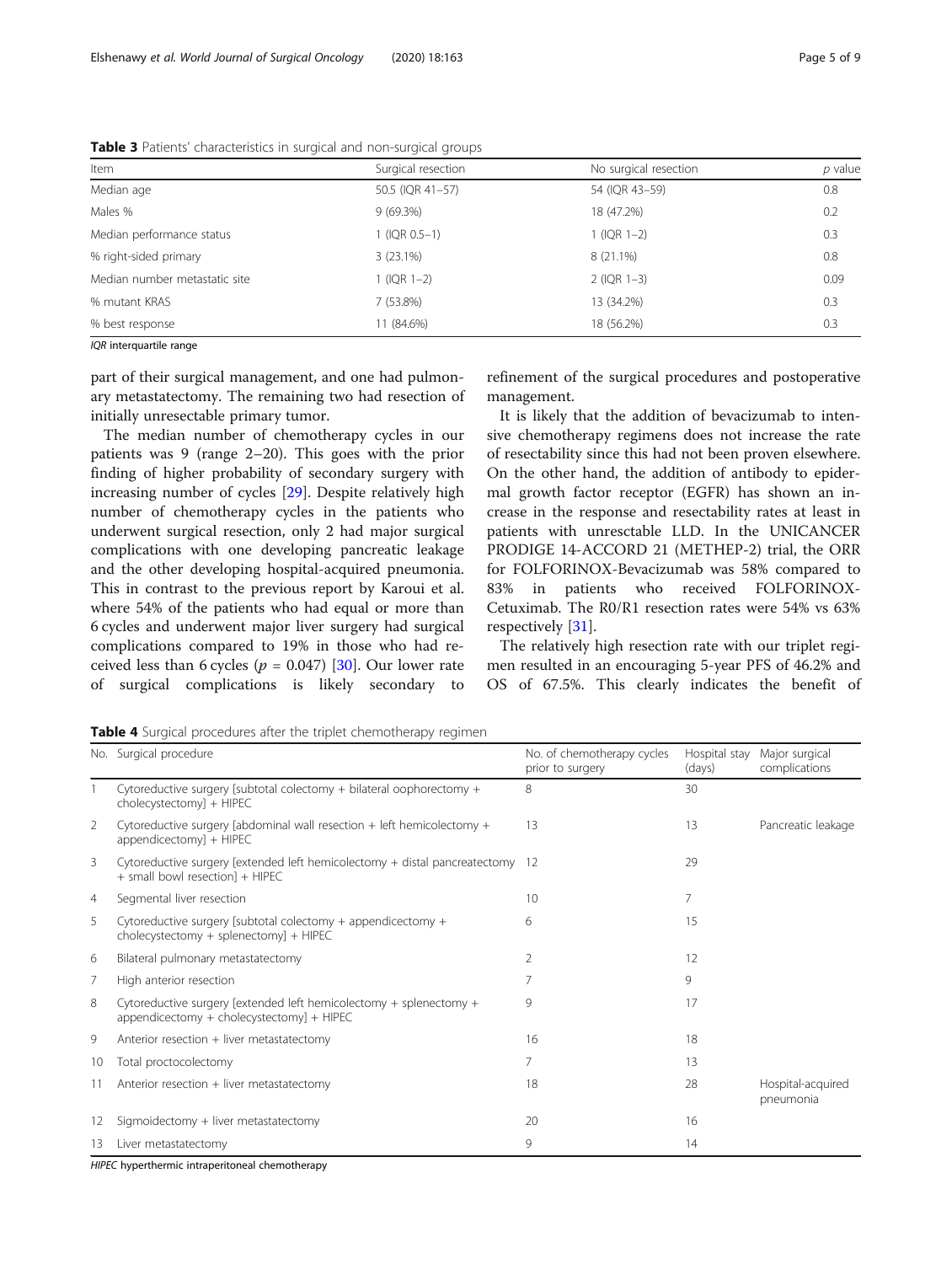<span id="page-5-0"></span>

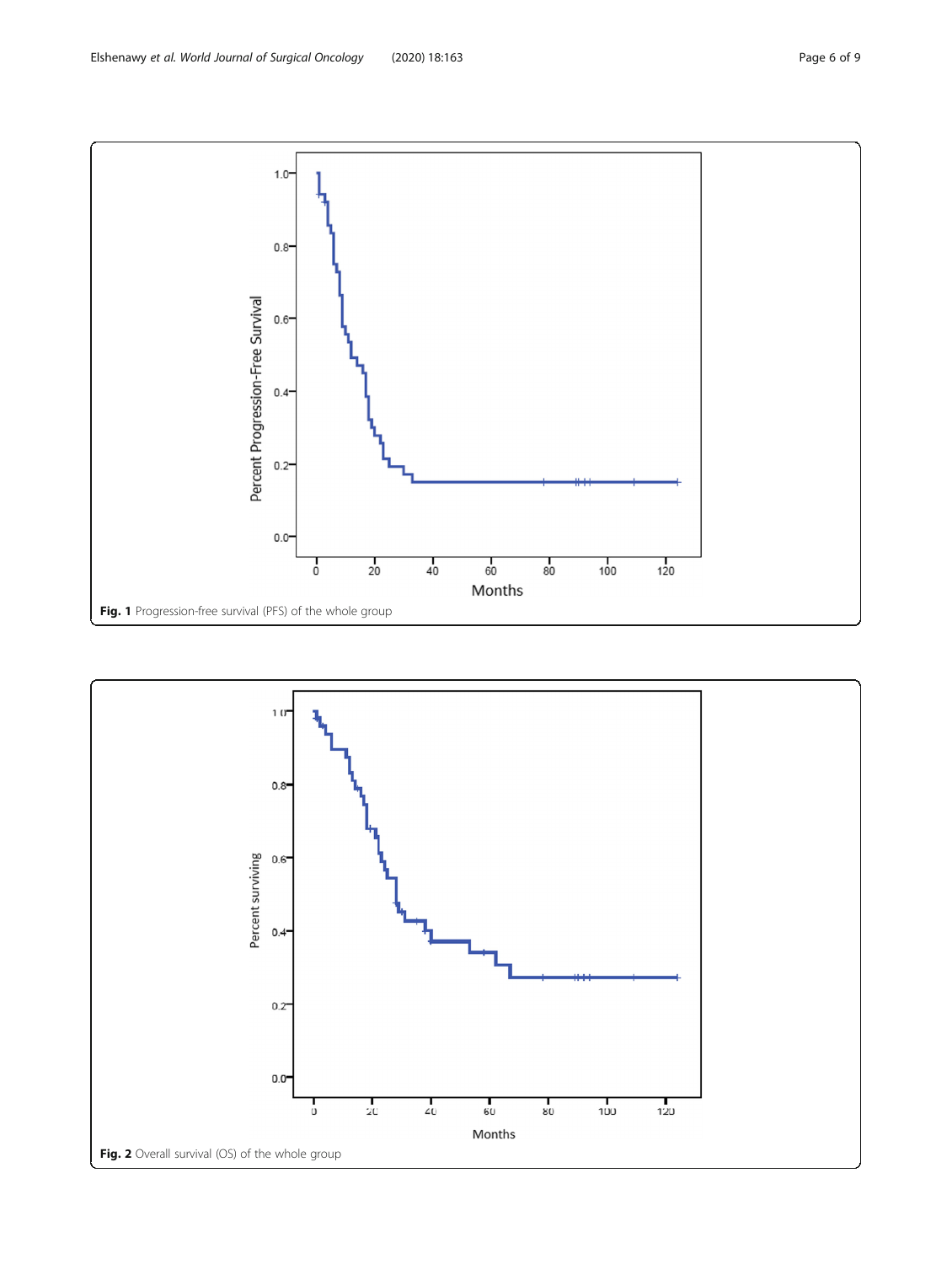<span id="page-6-0"></span>

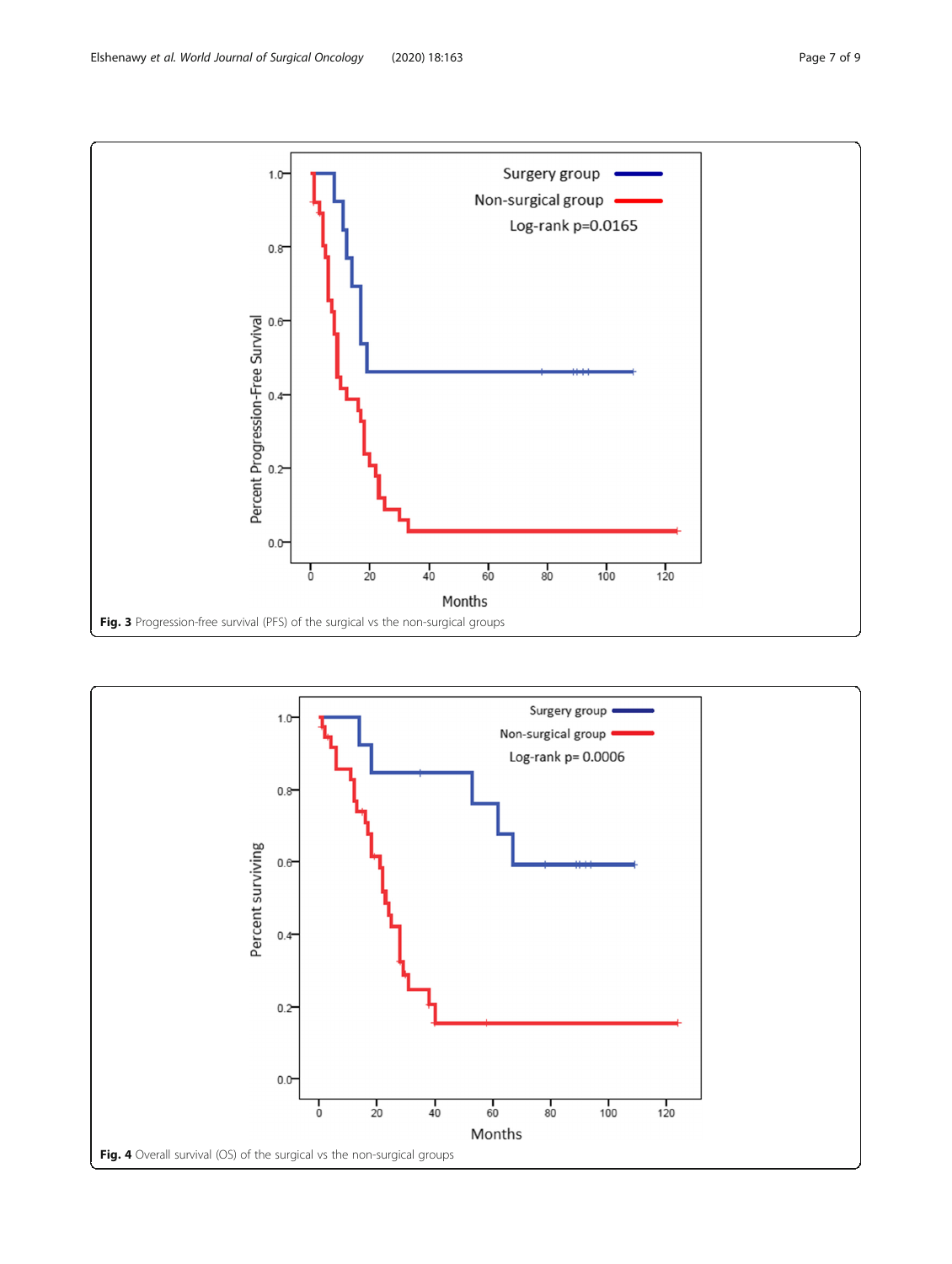<span id="page-7-0"></span>combining intensive chemotherapy and surgery (for those who became resectable) as compared to chemotherapy alone where the 5-year PFS and OS were much lower at 3% and 15.4% respectively. This should be balanced against the higher toxicity rates of triplet regimens. The grades 3/4 toxicities of our regimen with oral capecitabine (reported earlier) [[20\]](#page-8-0) were unfortunately higher than infusional 5-fluorouracil regimens.

Our study had several limitations including a small number of patients, being a single-institution study, and post hoc nature of the analysis.

In conclusion, triplet chemotherapy regimens in patients with initially unresectable metastatic colorectal cancer yield a high rate of resection which results in long-term progression-free and overall survival in the resected group of patients. All eligible patients for such therapy should be given the benefit of this intensified chemotherapy regimens.

#### Abbreviations

CRC: Colorectal cancer; ECOG: Eastern Cooperative Group Performance Status; PFS: Progression-free survival; OS: Overall survival; CI: Confidence interval; HIPEC: Hyperthermic intraperitoneal chemotherapy; RECIST: Response evaluation criteria in solid tumors; ANC: Absolute neutrophil count; IRB: Institutional review board; LLD: Liver-limited disease; CR: Complete response; PR: Partial response; ORR: Overall response rate; SD: Stable disease; pCR: Pathological complete response; RR: Relative risk

#### Acknowledgements

We thank the patients for their participation, help, and time in assisting with this study.

#### Authors' contributions

Mahmoud Elshenawy: data collection, analysis of the data, and manuscript writing. Ahmed Badran: data collection, analysis of the data, and manuscript writing. Ali Aljubran: data collection and analysis of the data. Ahmed Alzahrani: data collection and analysis of the data. M. Shahzad Rauf: data collection and analysis of the data. Abdelmonem Eldali: statistical analysis. Shouki Bazarbashi: design of the study, data collection, analysis of data, and manuscript writing. The author(s) read and approved the final manuscript.

#### Funding

No funding was received for this study.

#### Availability of data and materials

The datasets used and analyzed during the current study are available from the corresponding author upon any reasonable request.

#### Ethics approval and consent to participate

This trial was carried out according to the good clinical practice and the Declaration of Helsinki. All patients signed an informed written consent detailing the investigational nature of the trial. The study was approved by the hospital's institutional review board (IRB), RAC# 2081-068. Patients' confidentiality was maintained throughout the study. The trial was registered at [clinicaltrials.gov](http://clinicaltrials.gov) (NCT 01311050).

#### Consent for publication

This study is accepted as a poster presentation at the ESMO 22nd World Congress on Gastrointestinal Cancer. The manuscript has not been published or presented elsewhere in part or in entirety and is not under consideration by another journal.

## Competing interests

We have no conflicts of interest to declare.

#### Author details

<sup>1</sup>Medical Oncology Section, Oncology Centre, King Faisal Specialist Hospital and Research Centre, PO Box 3354, Riyadh 11211, Saudi Arabia. <sup>2</sup>Clinical Oncology Department, Faculty of Medicine, Menoufia University, Shebin El Kom 32511, Egypt. <sup>3</sup>Clinical Oncology Department, Faculty of Medicine, Ain Shams University, Cairo 11591, Egypt. <sup>4</sup>Department of Biostatistics, Epidemiology and Scientific computing, King Faisal Specialist Hospital and Research Centre, PO Box 3354, Riyadh 11211, Saudi Arabia.

## Received: 17 May 2020 Accepted: 23 June 2020 Published online: 08 July 2020

#### References

- 1. Bray F, Ferlay J, Soerjomataram I, Siegel RL, Torre LA, Jemal A. Global cancer statistics 2018: GLOBOCAN estimates of incidence and mortality worldwide for 36 cancers in 185 countries. CA Cancer J Clin. 2018;68:394–424.
- 2. Segal NH, Saltz LB. Evolving treatment of advanced colon cancer. Annu Rev. Med. 2009;60:207–19 Available from: [http://www.ncbi.nlm.nih.gov/](http://www.ncbi.nlm.nih.gov/pubmed/19630571) [pubmed/19630571.](http://www.ncbi.nlm.nih.gov/pubmed/19630571)
- 3. De Greef K, Rolfo C, Russo A, Chapelle T, Bronte G, Passiglia F, et al. Multisciplinary management of patients with liver metastasis from colorectal cancer. World J Gastroenterol. 2016;22:7215–25 Available from: [http://www.](http://www.ncbi.nlm.nih.gov/pubmed/27621569) [ncbi.nlm.nih.gov/pubmed/27621569](http://www.ncbi.nlm.nih.gov/pubmed/27621569).
- 4. Venook AP, Niedzwiecki D, Lenz HJ, Innocenti F, Fruth B, Meyerhardt JA, et al. Effect of first-line chemotherapy combined with cetuximab or bevacizumab on overall survival in patients with KRAS wild-type advanced or metastatic colorectal cancer a randomized clinical trial. JAMA - J Am Med Assoc. 2017;317:2392–401.
- 5. Stintzing S, Fischer von weikersthal L, Decker T, Vehling-kaiser U, Jäger E, Heintges T, et al. FOLFIRI plus cetuximab versus FOLFIRI plus bevacizumab as first-line treatment for patients with metastatic colorectal cancersubgroup analysis of patients with KRAS: mutated tumours in the randomised German AIO study KRK-0306. Ann Oncol. 2012;23:1693–9.
- 6. Van Cutsem E, Köhne CH, Hitre E, Zaluski J, Chien CRC, Makhson A, et al. Cetuximab and chemotherapy as initial treatment for metastatic colorectal cancer. N Engl J Med. 2009;360:1408–17.
- 7. Van Cutsem E, Köhne CH, Láng I, Folprecht G, Nowacki MP, Cascinu S, et al. Cetuximab plus irinotecan, fluorouracil, and leucovorin as first-line treatment for metastatic colorectal cancer: updated analysis of overall survival according to tumor KRAS and BRAF mutation status. J Clin Oncol. 2011;29:2011–9.
- 8. Cremolini C, Loupakis F, Antoniotti C, Lupi C, Sensi E, Lonardi S, et al. FOLFOXIRI plus bevacizumab versus FOLFIRI plus bevacizumab as first-line treatment of patients with metastatic colorectal cancer: updated overall survival and molecular subgroup analyses of the open-label, phase 3 TRIBE study. Lancet Oncol. 2015;16:1306–15.
- 9. Falcone A, Ricci S, Brunetti I, Pfanner E, Allegrine G, Barbara C, et al. Phase III trial of infusional fluorouracil, leucovorin, oxaliplatin, and irinotecan (FOLFOXIRI) compared with infusional fluorouracil, leucovorin, and irinotecan (FOLFIRI) as first-line treatment for metastatic colorectal cancer: The gruppo oncologico nor. J Clin Oncol. 2007;25:1670–6.
- 10. Adam R, Bridgewater J, Chau I, Alfonso PG, Rivoire M, Lasserre S, et al. Randomised, phase 2 study (OLIVIA) of bevacizumab plus mFOLFOX6 or folfoxiri in patients with initially unresectable colorectal cancer liver metastases. Ann Oncol. 2013;24:iv21 Available from: [https://linkinghub.](https://linkinghub.elsevier.com/retrieve/pii/S0923753419545306) [elsevier.com/retrieve/pii/S0923753419545306.](https://linkinghub.elsevier.com/retrieve/pii/S0923753419545306)
- 11. Adam R, Wicherts DA, de Haas RJ, Ciacio O, Lévi F, Paule B, et al. Patients with initially unresectable colorectal liver metastases: is there a possibility of cure? J Clin Oncol. 2009;27:1829–35 Available from: [http://ascopubs.org/](http://ascopubs.org/doi/10.1200/JCO.2008.19.9273) [doi/10.1200/JCO.2008.19.9273](http://ascopubs.org/doi/10.1200/JCO.2008.19.9273).
- 12. Mayo SC, Pulitano C, Marques H, Lamelas J, Wolfgang CL, de Saussure W, et al. J Am Coll Surg. 2013;216:707–16 Available from: [https://linkinghub.](https://linkinghub.elsevier.com/retrieve/pii/S1072751512014342) [elsevier.com/retrieve/pii/S1072751512014342.](https://linkinghub.elsevier.com/retrieve/pii/S1072751512014342)
- 13. Sugarbaker PH. Cytoreductive surgery plus hyperthermic perioperative chemotherapy for selected patients with peritoneal metastases from colorectal cancer: a new standard of care or an experimental approach? Gastroenterol Res Pract. 2012;2012.
- 14. Cashin PH, Mahteme H, Spång N, Syk I, Frödin JE, Torkzad M, et al. Cytoreductive surgery and intraperitoneal chemotherapy versus systemic chemotherapy for colorectal peritoneal metastases: a randomised trial. Eur J Cancer. 2016;53:155–62.